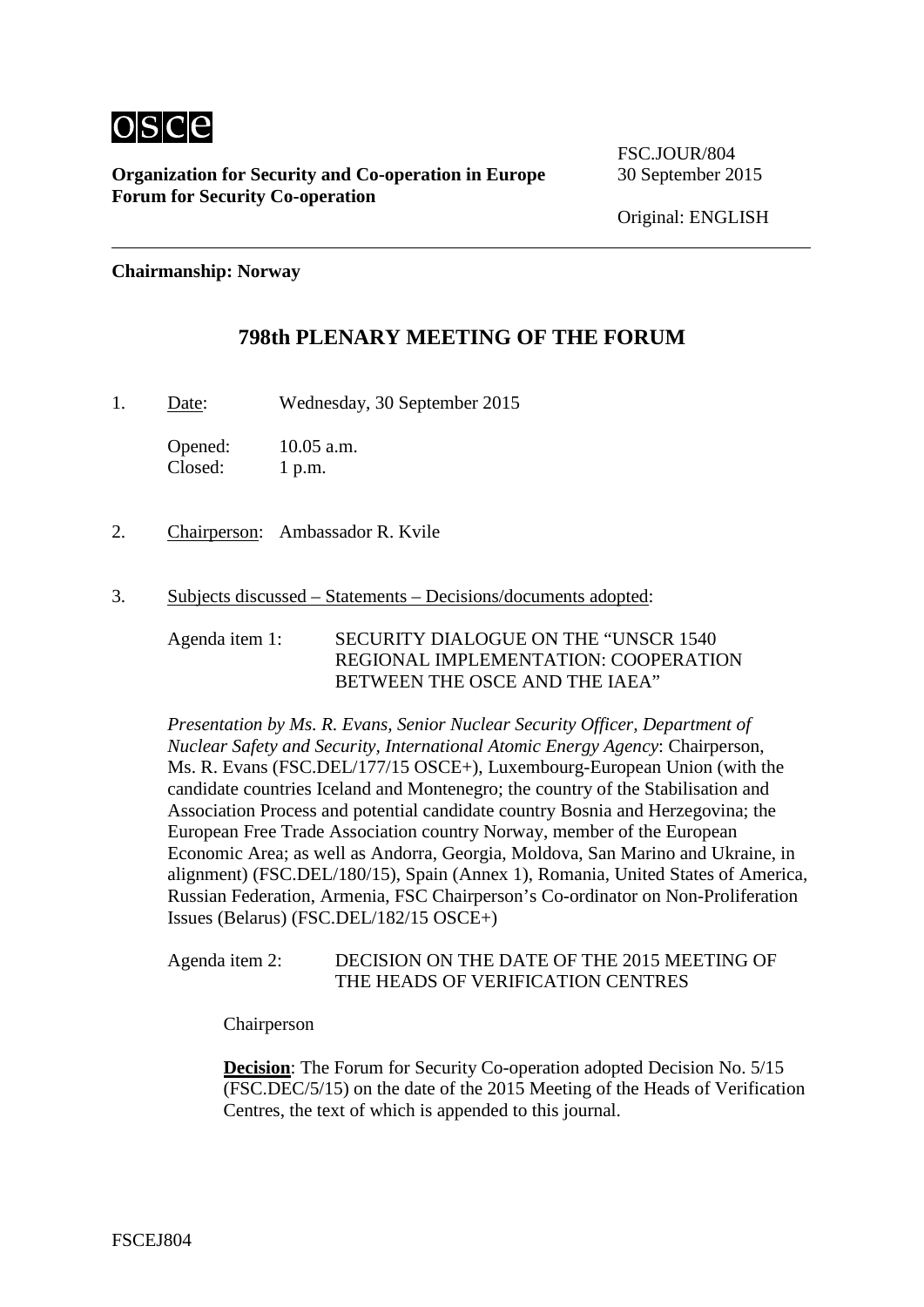### Agenda item 3: GENERAL STATEMENTS

- (a) *Situation in and around Ukraine*: Ukraine (Annex 2) (FSC.DEL/179/15), Luxembourg-European Union (with the candidate countries Albania, the former Yugoslav Republic of Macedonia, Iceland and Montenegro; the country of the Stabilisation and Association Process and potential candidate country Bosnia and Herzegovina; the European Free Trade Association country Norway, member of the European Economic Area; as well as Georgia, Moldova, San Marino and Ukraine, in alignment) (FSC.DEL/181/15), United States of America, Russian Federation, United Kingdom
- (b) *Briefing on a military exercise conducted in the Russian Federation from 14 to 20 September 2015*: Russian Federation

Agenda item 4: ANY OTHER BUSINESS

- (a) *Briefing on the 68th meeting of the OSCE Communications Group, held on 23 September 2015*: Representative of the Conflict Prevention Centre
- (b) *Matters of protocol*: Albania, Chairperson, Azerbaijan
- (c) *Possible visit to the OSCE Special Monitoring Mission to Ukraine*: Austria (also on behalf of Belgium, Ireland and Spain) (FSC.DEL/178/15 OSCE+), Chairperson, Ukraine, Russian Federation
- (d) *Fact-finding trip by the Conflict Prevention Centre to Germany in relation to the project on cleaning up the explosive remnants of war in Ukraine, conducted from 14 to 18 September 2015*: FSC Co-ordinator for Projects on Small Arms and Light Weapons and Stockpiles of Conventional Ammunition (United States of America)
- (e) *Planned co-ordination and assistance mechanism meeting with representatives of the Ukrainian Ministry of Infrastructure, to be held in October 2015*: FSC Co-ordinator for Projects on Small Arms and Light Weapons and Stockpiles of Conventional Ammunition (United States of America)
- 4. Next meeting:

Wednesday, 7 October 2015, at 10 a.m., in the Neuer Saal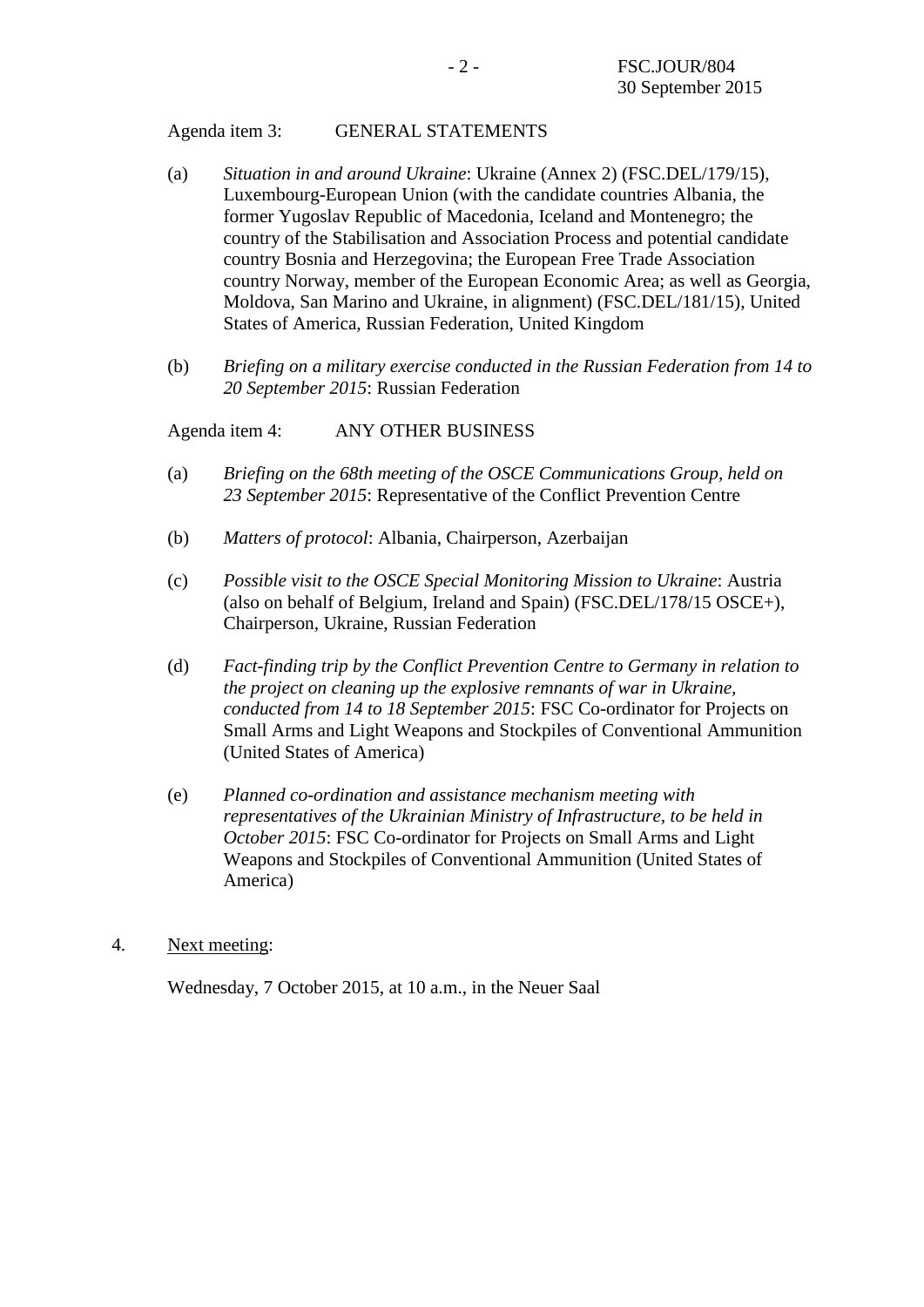

**Organization for Security and Co-operation in Europe** 30 September 2015 **Forum for Security Co-operation** 

FSC.JOUR/804

ENGLISH Original: SPANISH

**798th Plenary Meeting** FSC Journal No. 804, Agenda item 1

# **STATEMENT BY THE DELEGATION OF SPAIN**

Mr. Chairperson,

Spain aligns itself fully with the statement by the European Union and at the same time would like to make a statement of its own.

My country, which currently holds the chairmanship of the 1540 Committee, welcomes the inclusion on the agenda of this meeting of the Forum for Security Co-operation (FSC) of this security dialogue on non-proliferation and resolution 1540.

Spain is fully committed to efforts to create a safer world, free of threats posed by weapons of mass destruction in the hands of non-State actors or terrorist groups and their inherent disastrous potential. The full implementation of resolution 1540 and the contribution we can make from this Organization are essential for this aim to be achieved.

In his statement to this distinguished Forum on 20 May this year, Ambassador Oyarzun, permanent representative of Spain to the United Nations and chairperson of the 1540 Committee, emphasized the important role that regional organizations like ours play as catalysts in the implementation of resolution 1540 and invited the OSCE to make a substantive contribution to the Comprehensive Review of the resolution to be carried out next year.

The FSC decision of 22 July 2015 called on us to support the global efforts undertaken by the 1540 Committee, strengthen the OSCE's support in facilitating the implementation of resolution 1540 by participating States and further promote experience sharing on national progress, lessons learned and effective practices.

The regional approach is very important for raising awareness and communicating resolution 1540's principles and objectives. At the same time, the OSCE has acquired a good deal of experience and efficiency in aspects of resolution 1540 such as arms control, border management and the prevention of terrorism.

For that reason, Spain would like to suggest the establishment of a Group of Friends of Resolution 1540 to help the FSC in its task of providing policy guidance in preparing the OSCE's contribution to the Comprehensive Review next year. This group, which would have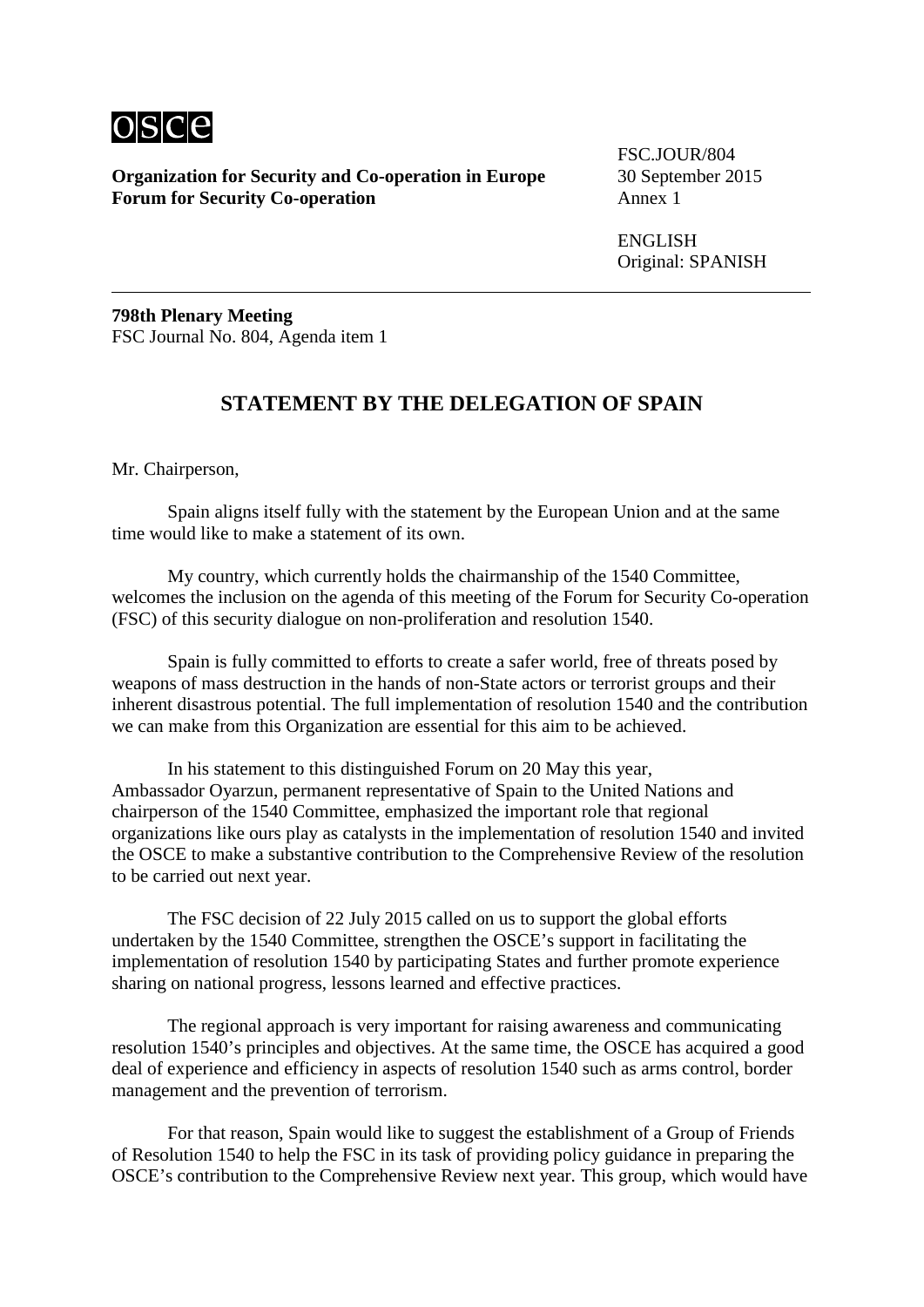a defined duration and mandate and would be open, naturally, to all participating States, would make use of the great experience of the participating States in the drafting and implementation of voluntary National Action Plans for resolution 1540 and of the OSCE Secretariat in assisting participating States in their implementation of these Plans and in compiling directories of National Points of Contact on resolution 1540. The existence of this Group of Friends would also permit the sharing of information on national progress, lessons learned and good practices, which would be useful in preparing for the Comprehensive Review.

As you know, the 1540 Committee has organized the Comprehensive Review around four strands of work:

1. Collection of all public information available to analyse the status of the implementation of the resolution and to identify key trends in its implementation since 2009;

2. Analysis of the functioning of the 1540 assistance mechanism and identification of possible improvements;

3. Improvement of co-operation with international organizations, identifying better methods for involving regional organizations in strengthening the networks of Points of Contact for resolution 1540;

4. Involvement of States, parliamentarians and civil society, including academia, industry and professional associations, through publications and electronic means so as to build a large network including, in an appropriate way, civil society.

Resolution 1540 is essentially a collaborative effort and can therefore be effective only if States collaborate among themselves in its implementation at the bilateral, subregional and regional levels. For that reason, we believe that the OSCE can make a substantive contribution to the Comprehensive Review process in the four strands of work, particularly the third area regarding the identification of better methods for co-operation between regional organizations.

We believe that the Group of Friends of Resolution 1540 would help the OSCE to contribute its valuable experience to the Comprehensive Review process and demonstrate the important work that regional organizations such as ours can perform in the implementation of resolution 1540.

Mr. Chairperson, I should like to thank you again for including this highly topical issue in the FSC agenda and request that this statement be attached to the journal of the day.

Thank you.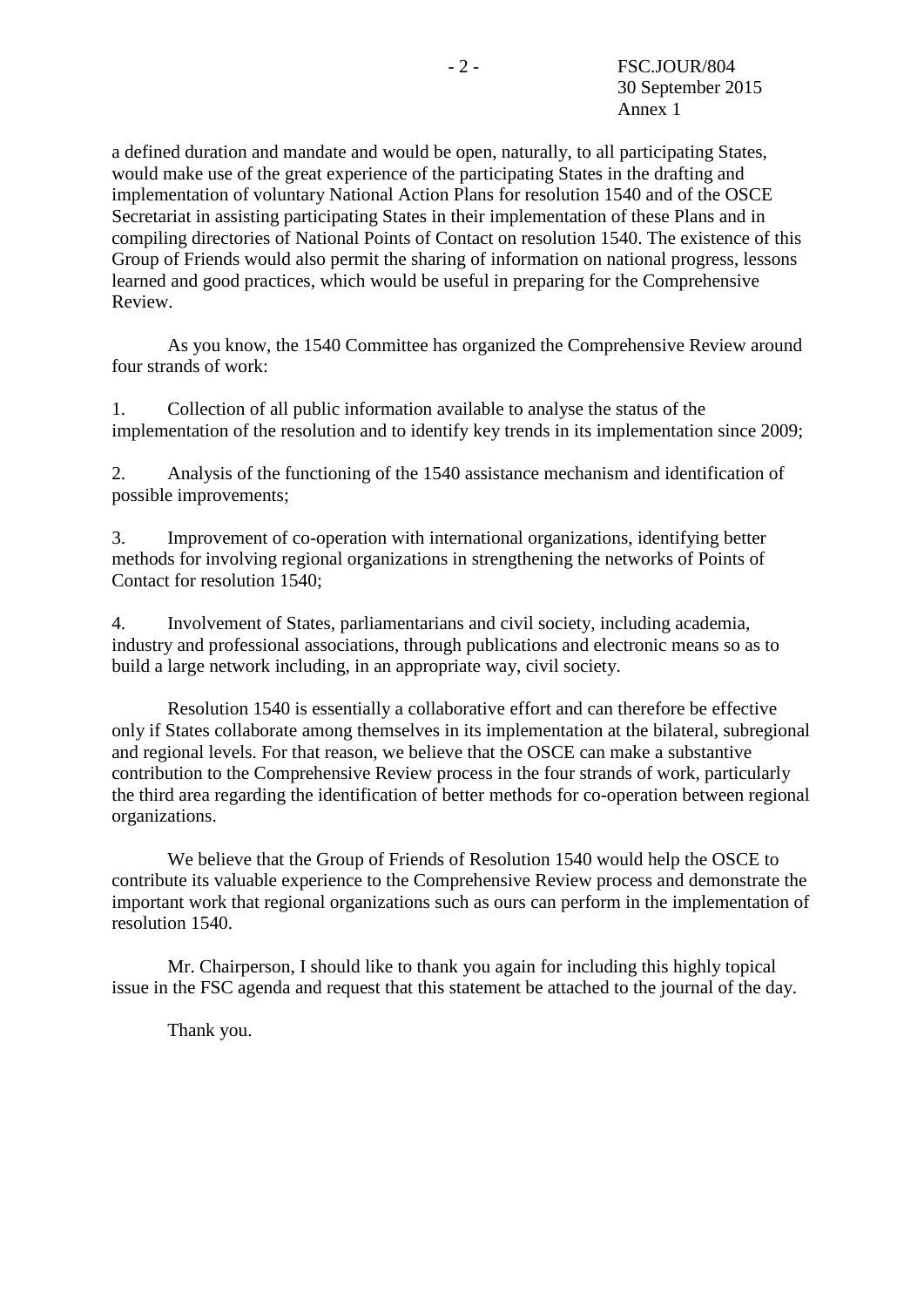

**Organization for Security and Co-operation in Europe** 30 September 2015 **Forum for Security Co-operation** Annex 2

FSC.JOUR/804

Original: ENGLISH

**798th Plenary Meeting** FSC Journal No. 804, Agenda item 3(a)

### **STATEMENT BY THE DELEGATION OF UKRAINE**

Mr. Chairperson,

In connection with today's statement by the Russian delegation on the status of the Autonomous Republic of Crimea (ARC), the delegation of Ukraine wishes to emphasize the following.

International law prohibits the acquisition of part or all of another State's territory through coercion or force. The Autonomous Republic of Crimea, which remains an integral part of Ukraine, was illegally occupied and annexed by the Russian Federation in violation of OSCE principles and commitments and norms of international law. Illegitimate actions on the part of the Russian Federation do not have any legal consequences with regard to the status of the ARC as an integral part of Ukraine. The territorial integrity of Ukraine within its internationally recognized borders is safeguarded by international law and UN General Assembly resolution 68/262 of 27 March 2014, "Territorial integrity of Ukraine".

The Russian Federation is now in breach of such fundamental principles of the Helsinki Final Act as sovereign equality and respect for the rights inherent in sovereignty, refraining from the threat or use of force, inviolability of frontiers, territorial integrity of States, peaceful settlement of disputes, non-intervention in internal affairs, and fulfilment in good faith of obligations in international law.

We call on the Russian Federation to return to the tenets of international law and reverse the annexation of the Autonomous Republic of Crimea.

The delegation of Ukraine requests that this statement be registered in the journal of the day.

Thank you, Mr. Chairperson.